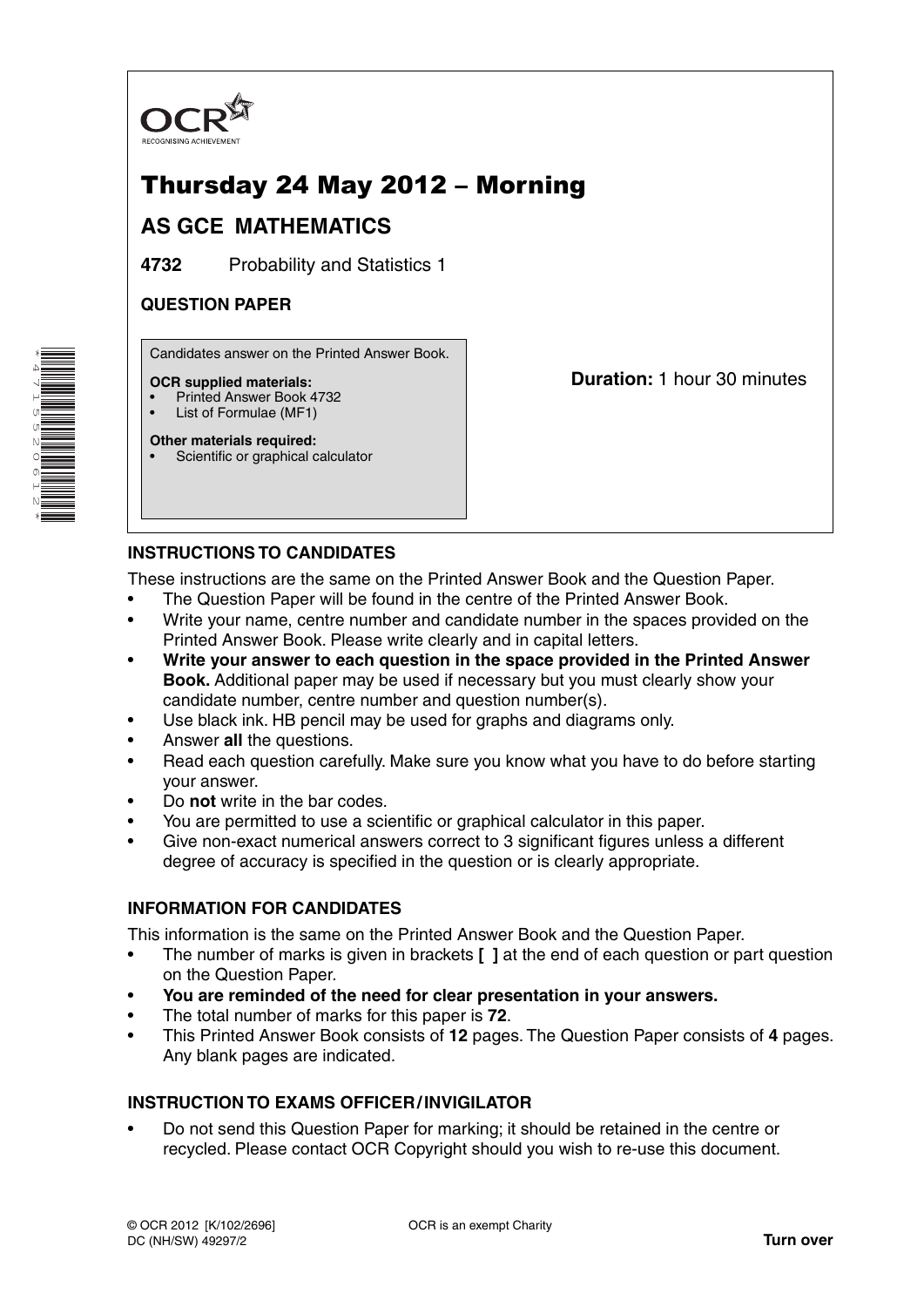**1** For each of the last five years the number of tourists, *x* thousands, visiting Sackton, and the average weekly sales, £ *y* thousands, in Sackton Stores were noted. The table shows the results.

| Year                | $2007$   2008 |     | 2009   2010 |     | 2011 |
|---------------------|---------------|-----|-------------|-----|------|
| $\boldsymbol{\chi}$ | 250           | 270 | 264         | 290 | 292  |
| $\mathcal V$        | 4.2           | 3.7 | 3.2         | 3.5 | 3.0  |

- **(i)** Calculate the product moment correlation coefficient *r* between *x* and *y*. **[4]**
- **(ii)** It is required to estimate the average weekly sales at Sackton Stores in a year when the number of tourists is 280 000. Calculate the equation of an appropriate regression line, and use it to find this estimate. **[4]**
- **(iii)** Over a longer period the value of *r* is −0.8. The mayor says, "This shows that having more tourists causes sales at Sackton Stores to decrease." Give a reason why this statement is not correct. **[1]**
- **2** The masses, *x* kg, of 50 bags of flour were measured and the results were summarised as follows.

$$
n = 50 \qquad \Sigma(x - 1.5) = 1.4 \qquad \Sigma(x - 1.5)^2 = 0.05
$$

Calculate the mean and standard deviation of the masses of these bags of flour. **[6]**

**3** The test marks of 14 students are displayed in a stem-and-leaf diagram, as shown below.

| $1\vert 2\vert 6$                                                                         |                                |
|-------------------------------------------------------------------------------------------|--------------------------------|
| $2 \mid 1 \; 3 \; 5$                                                                      |                                |
| $\begin{array}{c ccccc}\n3 & w & x & 4 & 8 & y & z \\ 4 & 6 & 7 & 7 & & & \\ \end{array}$ |                                |
|                                                                                           | Key: $1 \mid 6$ means 16 marks |
|                                                                                           |                                |

| (ii) Given that the median is 32, find the values of $w$ and $x$ . | $\lceil 2 \rceil$ |
|--------------------------------------------------------------------|-------------------|
| (iii) Find the possible values of the upper quartile.              | $\lceil 2 \rceil$ |

 **(i)** Find the lower quartile. **[1]**

- **(iv)** State one advantage of a stem-and-leaf diagram over a box-and-whisker plot. **[1]**
- **(v)** State one advantage of a box-and-whisker plot over a stem-and-leaf diagram. **[1]**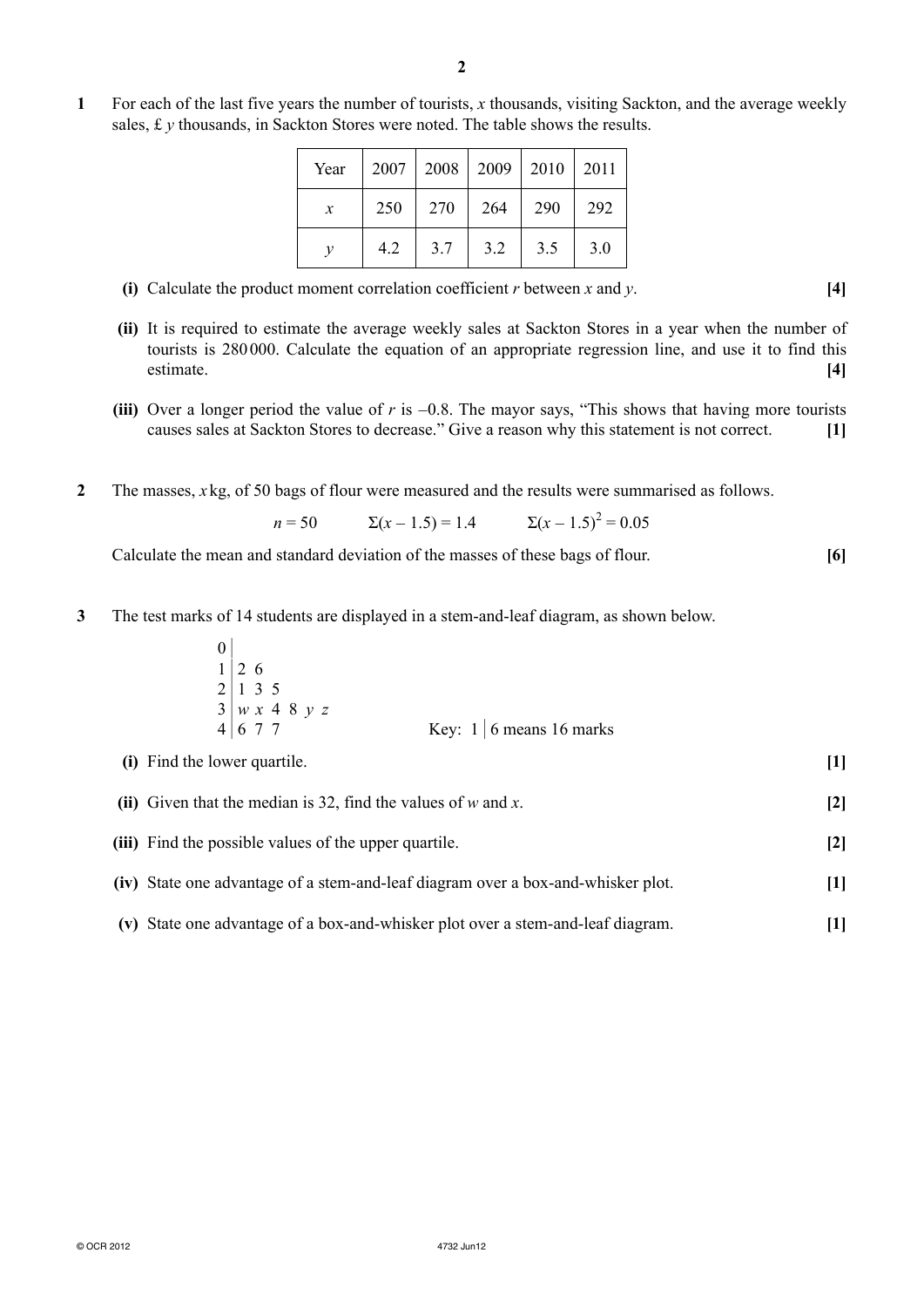- **4** A bag contains 5 red discs and 1 black disc. Tina takes two discs from the bag at random without replacement.
	- **(i)** The diagram shows part of a tree diagram to illustrate this situation.

#### **First disc**

#### **Second disc**



Complete the tree diagram in your Answer Book showing all the probabilities. **[2]**

 **(ii)** Find the probability that exactly one of the two discs is red. **[3]**

All the discs are replaced in the bag. Tony now takes three discs from the bag at random without replacement.

 **(iii)** Given that the first disc Tony takes is red, find the probability that the third disc Tony takes is also red. **[2]**

**5** (i) Write down the value of Spearman's rank correlation coefficent,  $r_s$ , for the following sets of ranks.

**(a)**

| Judge $A$ ranks |  |  |
|-----------------|--|--|
| Judge $B$ ranks |  |  |

**(b)**

| Judge $A$ ranks |  |  |
|-----------------|--|--|
| Judge $C$ ranks |  |  |

**[1]**

**[1]**

(ii) Calculate the value of  $r<sub>s</sub>$  for the following ranks.

| Judge $A$ ranks |  |  |
|-----------------|--|--|
| Judge $D$ ranks |  |  |

**[3]**

- **(iii)** For each of parts **(i)(a)**, **(i)(b)** and **(ii)**, describe in everyday terms the relationship between the two judges' opinions. **[3]**
- **6** A six-sided die is biased so that the probability of scoring 6 is 0.1 and the probabilities of scoring 1, 2, 3, 4, and 5 are all equal. In a game at a fête, contestants pay £3 to roll this die. If the score is 6 they receive £10 back. If the score is 5 they receive £5 back. Otherwise they receive no money back. Find the organiser's expected profit for 100 rolls of the die. **[5]**